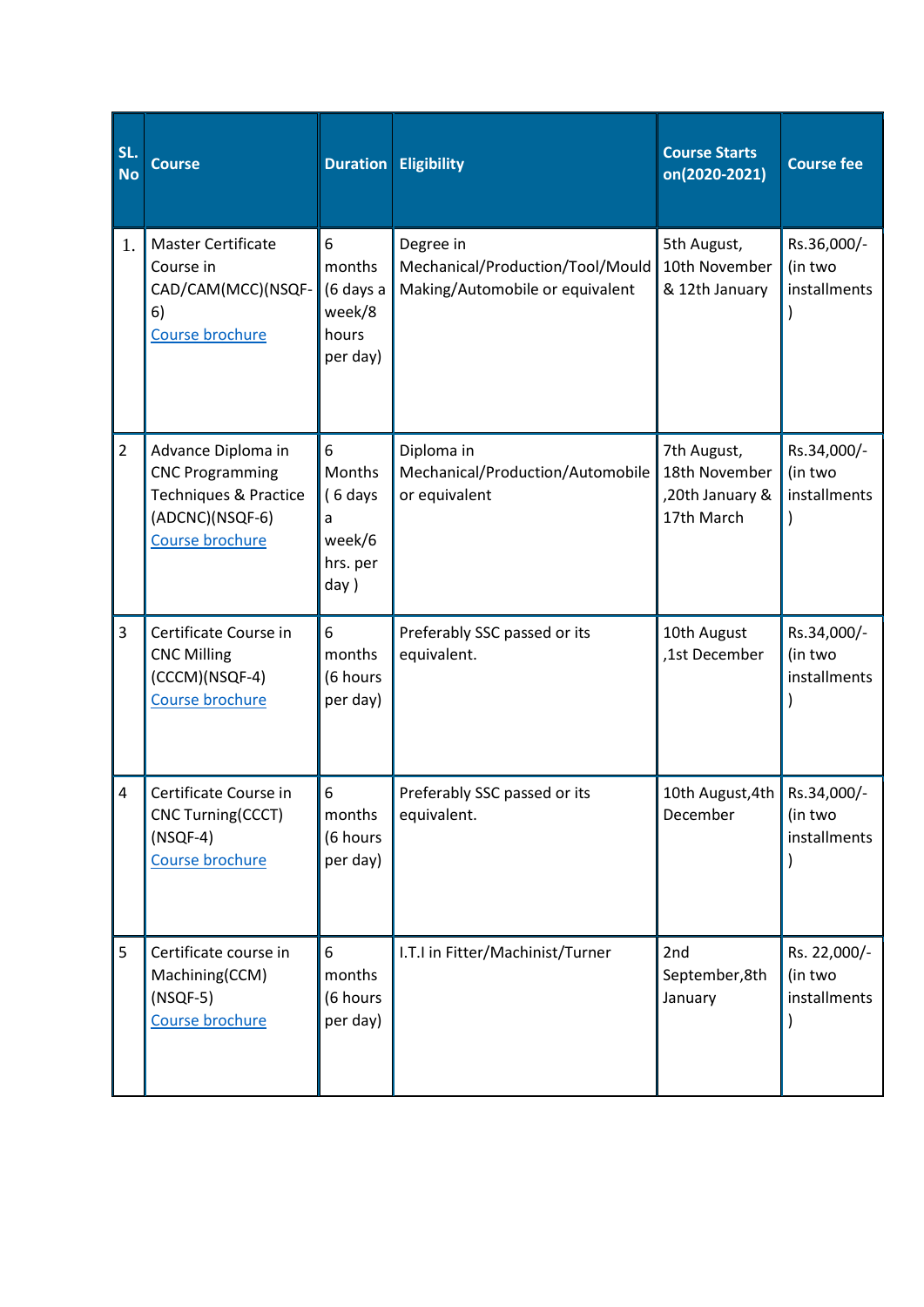| 6  | <b>Master Certificate</b><br>Course in Product<br>Design (MCCPD)<br>$(NSQF-6)$<br>Course brochure             | 6<br>months<br>(6 hours<br>per day)                                          | Preferably Diploma/ Degree (Mech.<br>Engineering or equivalent)                                    | 22nd March                                                                      | Rs.36,000/-<br>(in two<br>installments  |
|----|---------------------------------------------------------------------------------------------------------------|------------------------------------------------------------------------------|----------------------------------------------------------------------------------------------------|---------------------------------------------------------------------------------|-----------------------------------------|
|    | <b>Non-Mechanical</b>                                                                                         |                                                                              |                                                                                                    |                                                                                 |                                         |
| 7  | Advance Diploma in<br><b>Machine Maintenance</b><br>& Automation<br>(ADMMA)(NSQF-6)<br>Course brochure        | 6<br>months<br>(6 hours<br>per day)                                          | Degree/Diploma in<br>Electrical/Electronics/ETC or equiv.                                          | 6th August<br>,24th<br>November, 22nd<br>January, 19th<br>March                 | Rs.34,000/-<br>(in two<br>installments) |
| 8  | Advance Diploma in<br>Computer Hardware &<br>Network Management<br>(ADCHNM)(NSQF-6)<br><b>Course brochure</b> | 6<br>Months<br>6<br>months<br>(6 hours<br>per day,<br>6 days<br>per<br>week) | Any Graduate/Diploma or Degree<br>Engineers in any branch.                                         | 13th<br>August, 12th<br>November, 18th<br>January, 9th<br>March                 | Rs.34,000/-<br>(in two<br>installments) |
| 9  | <b>Advanced Embedded</b><br>Technology<br>(AET)(NSQF-6)<br><b>Course brochure</b>                             | 6<br>months<br>(6 hours<br>per day,<br>6 days<br>per<br>week)                | Diploma/ Degree in Electrical/<br>Electronic/Com.Sc/IT/<br>Instrumentation Engg. or<br>equivalent. | 6th August, 5th<br>January                                                      | Rs.34,000/-<br>(in two<br>installments) |
| 10 | <b>Cisco Certified</b><br><b>Network Associate</b><br>(CCNA)<br>Course brochure                               | 3/4<br>months<br>(4 hours<br>per day)                                        | Fresh B.Sc./Diploma or Degree<br>Engineers in any branch or<br>equivalent.                         | 13 <sub>th</sub><br>August, 20th<br>October, 16th<br>December, 16th<br>February | Rs.22,000/-                             |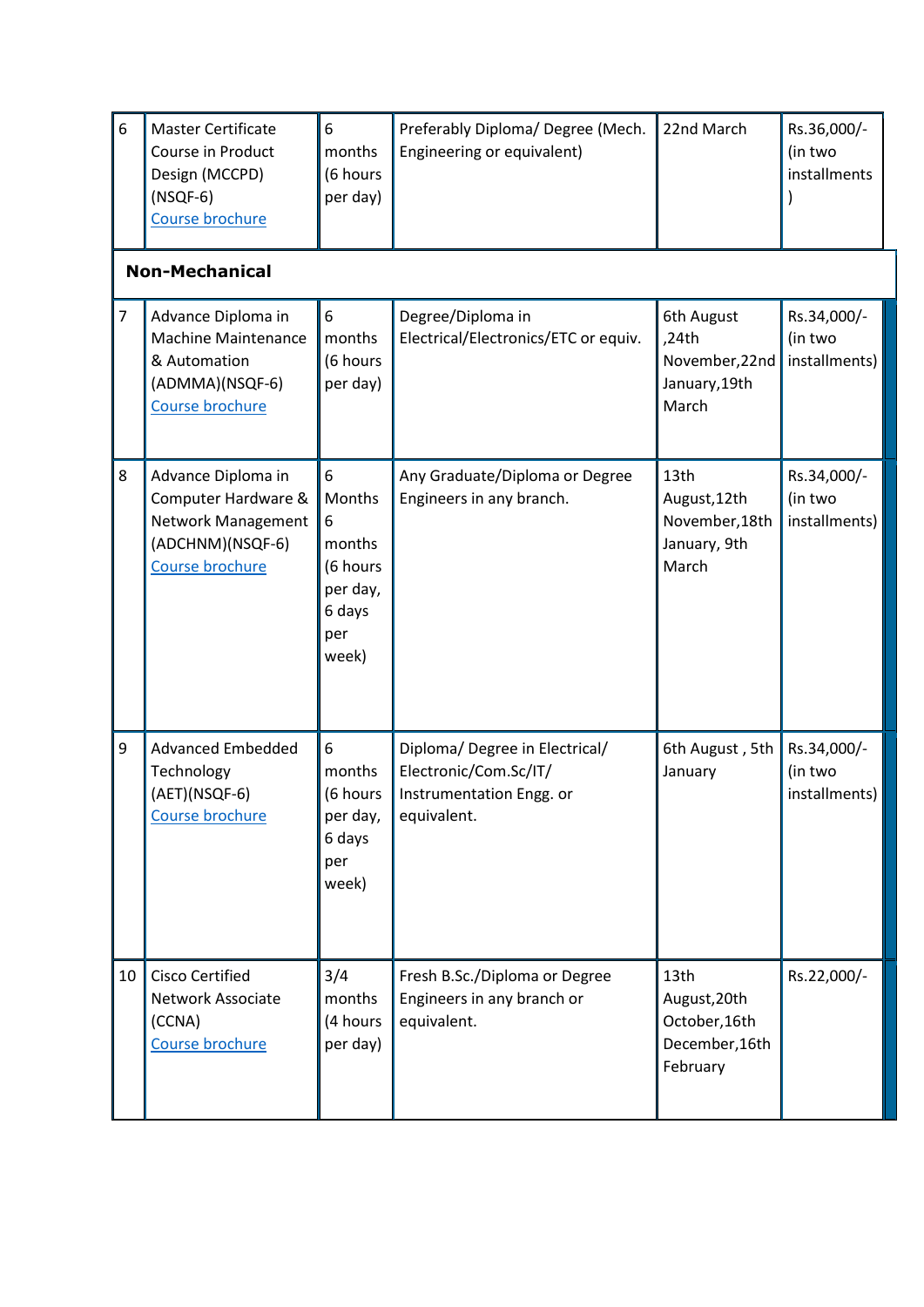| 11 | Advance Diploma in<br><b>Structural Analysis and</b><br>Design(ADSDA) (NSQF-<br>6)<br>Course brochure                      | 6<br>months<br>(6 hours<br>per day,<br>6 days<br>per<br>week) | Diploma or Degree Engineers in civil<br>or equivalent      | 6th August<br>,17th<br>November, 19th<br>January & 16th<br>March | Rs.34,000/-<br>(in two<br>installments)  |
|----|----------------------------------------------------------------------------------------------------------------------------|---------------------------------------------------------------|------------------------------------------------------------|------------------------------------------------------------------|------------------------------------------|
| 12 | <b>Master Certificate</b><br>Course in Automation<br>and Process Control<br>(MCCAPC)(NSQF-7)<br>Course brochure            | 6<br>months<br>(6 hours<br>per day)                           | Degree in Electrical/Electronics and<br>Instrumation Engg. | 6th August, 11th<br>November, 13th<br>January, 3rd<br>March      | Rs.36,000/-<br>(in two<br>installments)  |
| 13 | Certificate Course in<br><b>Electrical Equipment</b><br>Repair and<br>Maintenance (CCERM)<br>$(NSQF-6)$<br>Course brochure | 6<br>months<br>(6 hours<br>per day)                           | Diploma/Degree in Electrical Engg.                         | 2nd September                                                    | Rs.34,000/-<br>(in two<br>installments)  |
| 14 | <b>Advanced Certificate</b><br>course in Software and<br>Application (ACCSA)                                               | 6<br>months<br>(6 hours<br>per day)                           | Diploma / Degree or Any Graduate<br>and any Stream         | 7th August<br>,15th December                                     | Rs.22,000/-<br>(in two<br>installments)  |
| 15 | Certificate course in<br>Machining(CCM)<br>$(NSQF-5)$<br>Course brochure                                                   | 6<br>months<br>(6 hours<br>per day)                           | I.T.I in Fitter/Machinist/Turner                           | 2nd<br>September,8th<br>January                                  | Rs. 22,000/-<br>(in two<br>installments) |
| 16 | <b>Advance Certificate</b><br>course in Inspection &<br><b>Quality Cantrol</b><br>(ACCIQC) (NSQF-5)<br>Course brochure     | 6<br>months<br>(6 hours<br>per day)                           | 12th Pass with Science or<br>Graduation in any discipline  | 14th August,<br>4th<br>November, 6th<br>January                  | Rs. 22,000/-<br>(in two<br>installments) |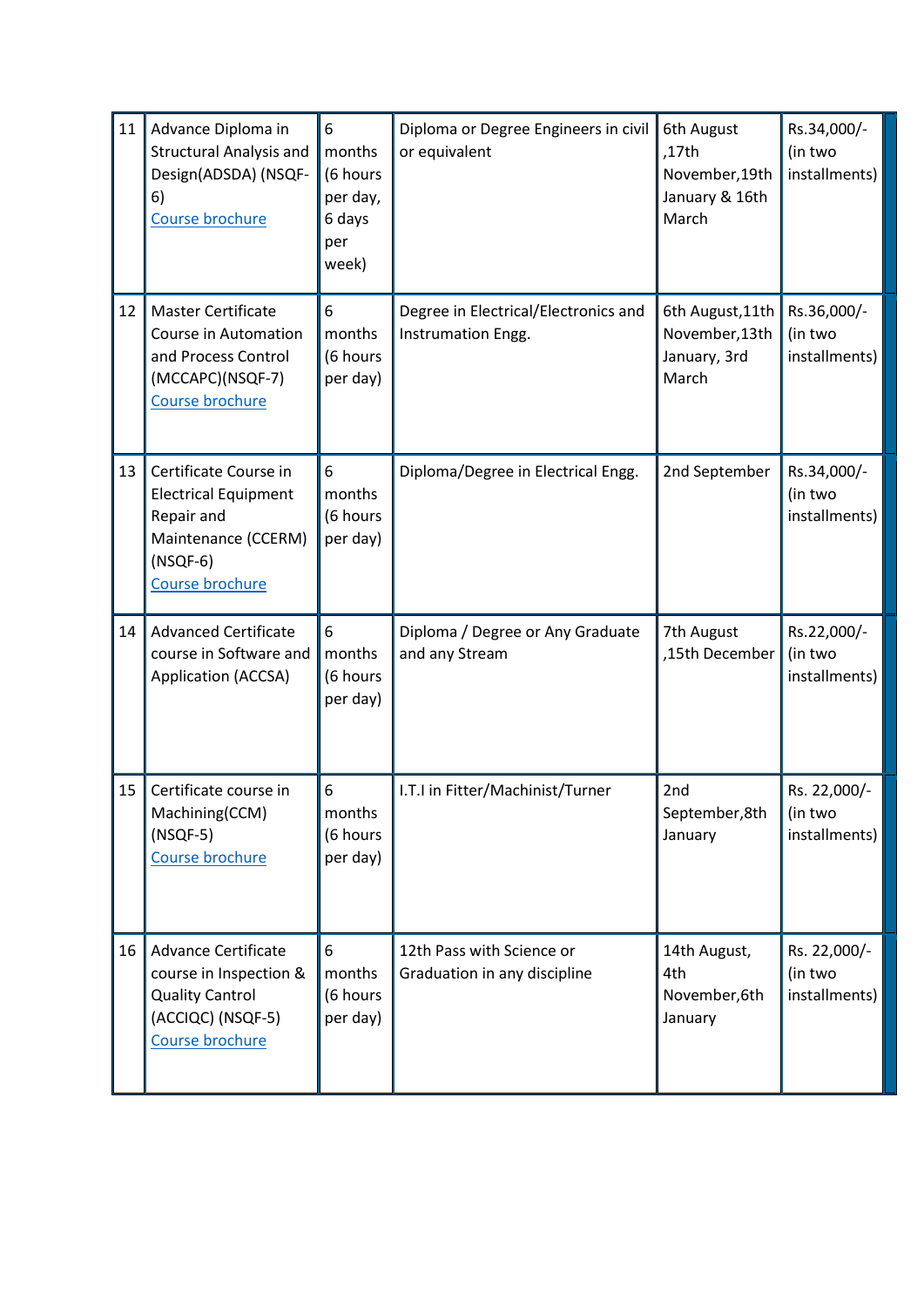| 17 | <b>Master Certificate</b><br>Course in Artificial<br>Intelligence & Internet<br>of Things (MCCA &I)<br>Course brochure | 6<br>months<br>(6 hours<br>per day) | Graduation in any discipline                            | 5th August,<br>14th October,<br>3rd March       | Rs. 36,000/-<br>(in two<br>installments) |
|----|------------------------------------------------------------------------------------------------------------------------|-------------------------------------|---------------------------------------------------------|-------------------------------------------------|------------------------------------------|
| 18 | Graphics & Web<br>Designer (NSQF Level-<br>5) Course brochure                                                          | 3<br>months<br>(3 hours<br>per day) | $10 + 2$                                                | 13th<br>August, 15th<br>December, 23rd<br>March | Rs. 16,000/-<br>(in two<br>installments) |
| 19 | 3D Animation<br>(MAYA)(NSQF Level-5)<br>Course brochure                                                                | 6<br>months<br>(6 hours<br>per day) | Preferably Diploma in IT or<br>Multimedia or Equivalent | 7th August,<br>24th November                    | Rs. 34,000/-<br>(in two<br>installments) |

## **[Click here...](https://www.cttc.gov.in/report/short.pdf) to watch Short Term Courses.**

|                | <b>Other Short Term Courses</b>          |          |    |            |  |  |
|----------------|------------------------------------------|----------|----|------------|--|--|
|                |                                          |          |    |            |  |  |
| I1             | <b>CISCO Certified Network Associate</b> | 3 months | 3  | 18,000/-   |  |  |
|                |                                          | 4 months | 3  | $22,000/-$ |  |  |
| $\mathsf{I}_2$ | <b>Auto CAD Content Details</b>          | 1 month  | 3  | $7,000/-$  |  |  |
| lз             | <b>CREO PARAMETRIC Content Details</b>   | 1 month  | 3  | 8,000/-    |  |  |
| $\overline{4}$ | Master CAM Content Details               | 1 month  | 3  | 8,000/-    |  |  |
| l5             | Power Electronics Lab                    | 2Weeks   | З  | $3,500/-$  |  |  |
| $\overline{6}$ | Unigraphics Content Details              | 1 month  | lз | 8,000/-    |  |  |
| 17             | <b>CATIA</b> Content Details             | 1 month  | 3  | 8,000/-    |  |  |
| $\mathsf{B}$   | <b>VLSI Content Details</b>              | 1 month  | 3  | 8,000/-    |  |  |
| l9             | <b>PLC Content Details</b>               | 1 month  | 3  | 8,000/-    |  |  |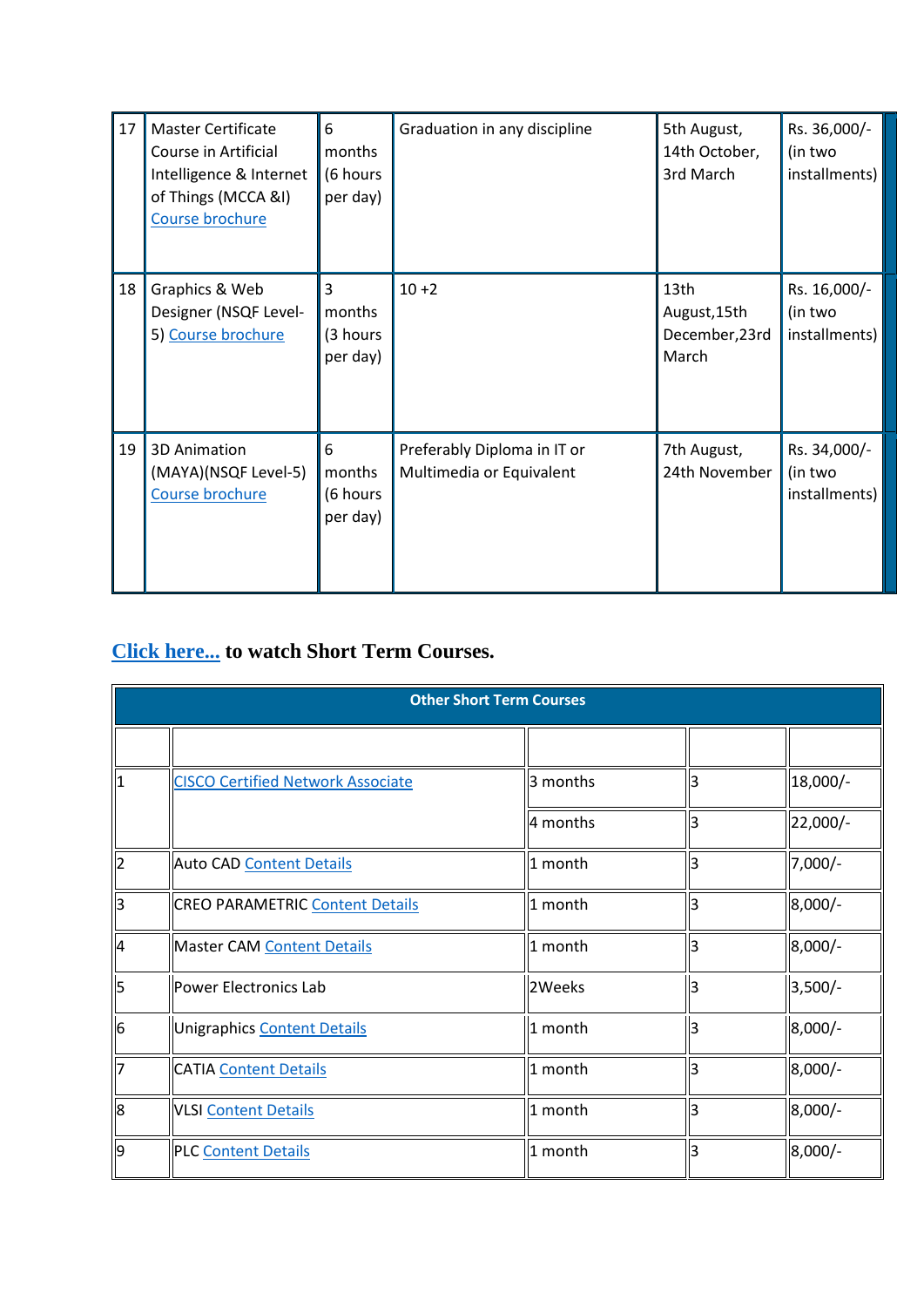|    | <b>Other Short Term Courses</b>                                             |                |    |           |
|----|-----------------------------------------------------------------------------|----------------|----|-----------|
|    |                                                                             |                |    |           |
| 10 | <b>Embedded System</b>                                                      | 1 month        | lз | $8,000/-$ |
| 11 | Hydraulic & Pneumatic Content Details                                       | 1 month        | lз | 8,000/-   |
| 12 | <b>MATLAB &amp; Simulink Content Details</b>                                | 2 Weeks        | lз | 8,000/-   |
| 13 | <b>STAAD Pro Content Details</b>                                            | 1 month        | lз | 8,000/-   |
| 14 | <b>ANSYS (Structural) Content Details</b>                                   | 2 Weeks        | lз | $8,000/-$ |
| 15 | CFD (Computational fluid dynamics) using ANSYS<br><b>Content Details</b>    | 2 Weeks        | lз | $8,000/-$ |
| 16 | <b>Total Station and DGPS</b>                                               | 2 Weeks        | lз | $8,000/-$ |
| 17 | CNC MACHINING ON MILLING                                                    | 1 month        | 3  | $8,000/-$ |
| 18 | CNC PROGRAMMING ON LATHE(Turning)                                           | 1 month        | lз | $8,000/-$ |
| 19 | Lab View                                                                    | 2 weeks        | lз | 8,000/-   |
| 20 | <b>E.CAD Content Details</b>                                                | 1 month        | 3  | $7,000/-$ |
| 21 | <b>SCADA Content Details</b>                                                | 1 month        | lз | 8,000/-   |
| 23 | Core JAVA Content Details                                                   | 1 month        | lз | $5,500/-$ |
| 24 | Computer Hardware & Networking Content<br><b>Details</b>                    | 1 month        | 3  | 5,500/-   |
| 25 | <b>Personality Development Communication</b><br>Skills(PDCS) (Language Lab) | 1 month(50hrs) |    | $3,000/-$ |
| 26 | C Programming                                                               | 1 month        | lз | $3,500/-$ |
| 27 | Entrepreneurship Development Program (EDP)                                  | 2 weeks        | lз | $3,000/-$ |
| 28 | $C++$                                                                       | 1 month        | 3  | $3,500/-$ |
| 29 | <b>Industrial Robotics Content Details</b>                                  | 1 month        | 3  | $8,000/-$ |
| 30 | Internet of Things (IOT) Content Details                                    | 2 weeks        | lз | $8,000/-$ |
| 31 | <b>Electrical Machining Lab Practice</b>                                    | 2 weeks        | lЗ | 3,500/-   |